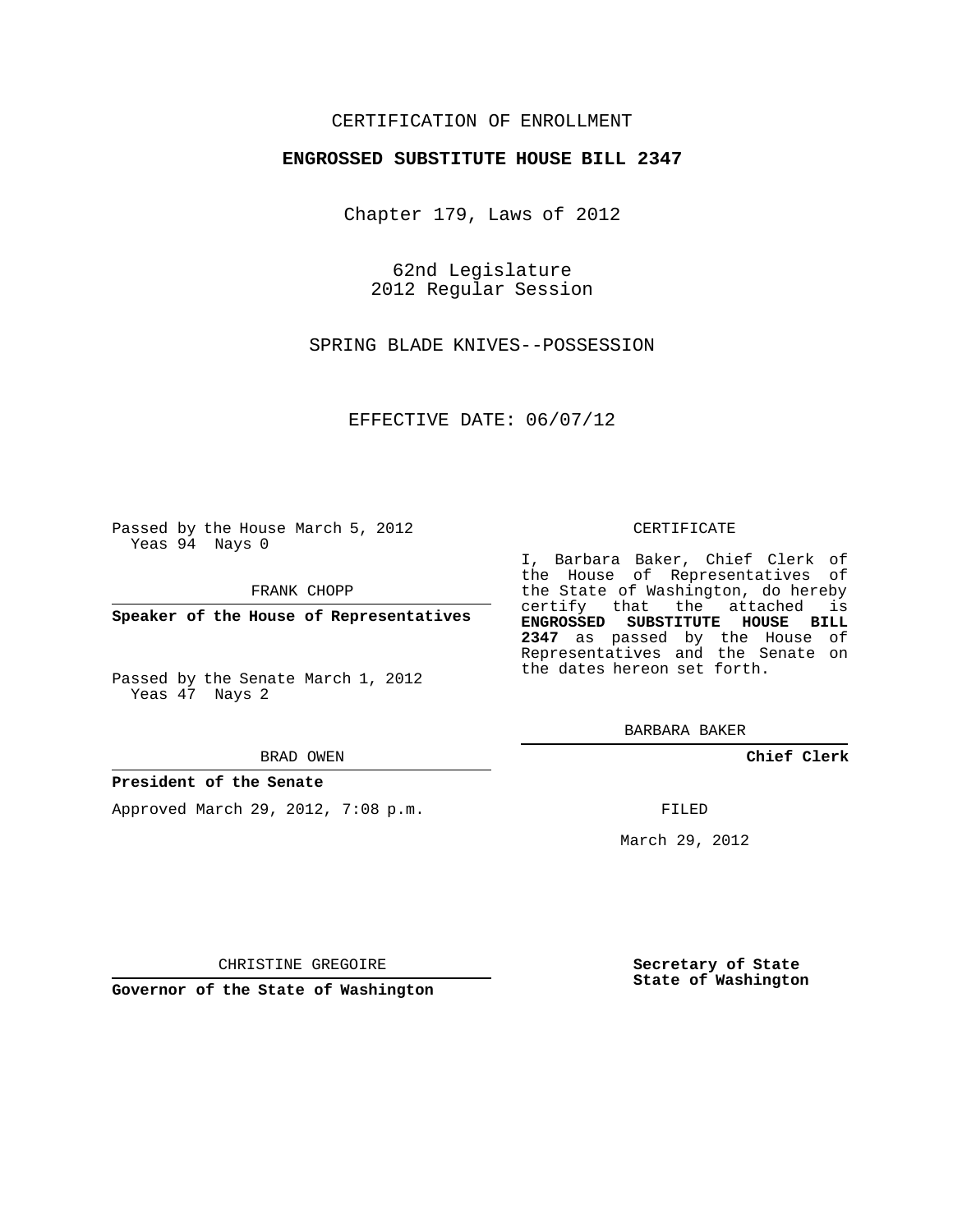# **ENGROSSED SUBSTITUTE HOUSE BILL 2347** \_\_\_\_\_\_\_\_\_\_\_\_\_\_\_\_\_\_\_\_\_\_\_\_\_\_\_\_\_\_\_\_\_\_\_\_\_\_\_\_\_\_\_\_\_

\_\_\_\_\_\_\_\_\_\_\_\_\_\_\_\_\_\_\_\_\_\_\_\_\_\_\_\_\_\_\_\_\_\_\_\_\_\_\_\_\_\_\_\_\_

AS AMENDED BY THE SENATE

Passed Legislature - 2012 Regular Session

# **State of Washington 62nd Legislature 2012 Regular Session**

**By** House Judiciary (originally sponsored by Representatives Dammeier, Kelley, Wilcox, Van De Wege, Pearson, Hurst, Zeiger, Seaquist, Rodne, Ladenburg, Hope, Green, Klippert, and Moscoso)

READ FIRST TIME 01/31/12.

1 AN ACT Relating to the possession of spring blade knives; amending 2 RCW 9.41.250; adding a new section to chapter 9.41 RCW; and prescribing 3 penalties.

4 BE IT ENACTED BY THE LEGISLATURE OF THE STATE OF WASHINGTON:

 5 **Sec. 1.** RCW 9.41.250 and 2011 c 13 s 1 are each amended to read as 6 follows:

7 (1) Every person who:

 8 (a) Manufactures, sells, or disposes of or possesses any instrument 9 or weapon of the kind usually known as slung shot, sand club, or metal 10 knuckles, or spring blade knife((<del>, or any knife the blade of which is</del> 11 automatically -released -by - a - spring - mechanism - or - other - mechanical 12 device, or any knife having a blade which opens, or falls, or is 13 ejected into position by the force of gravity, or by an outward, 14 downward, or centrifugal thrust or movement) ;

15 (b) Furtively carries with intent to conceal any dagger, dirk, 16 pistol, or other dangerous weapon; or

17 (c) Uses any contrivance or device for suppressing the noise of any 18 firearm unless the suppressor is legally registered and possessed in 19 accordance with federal law,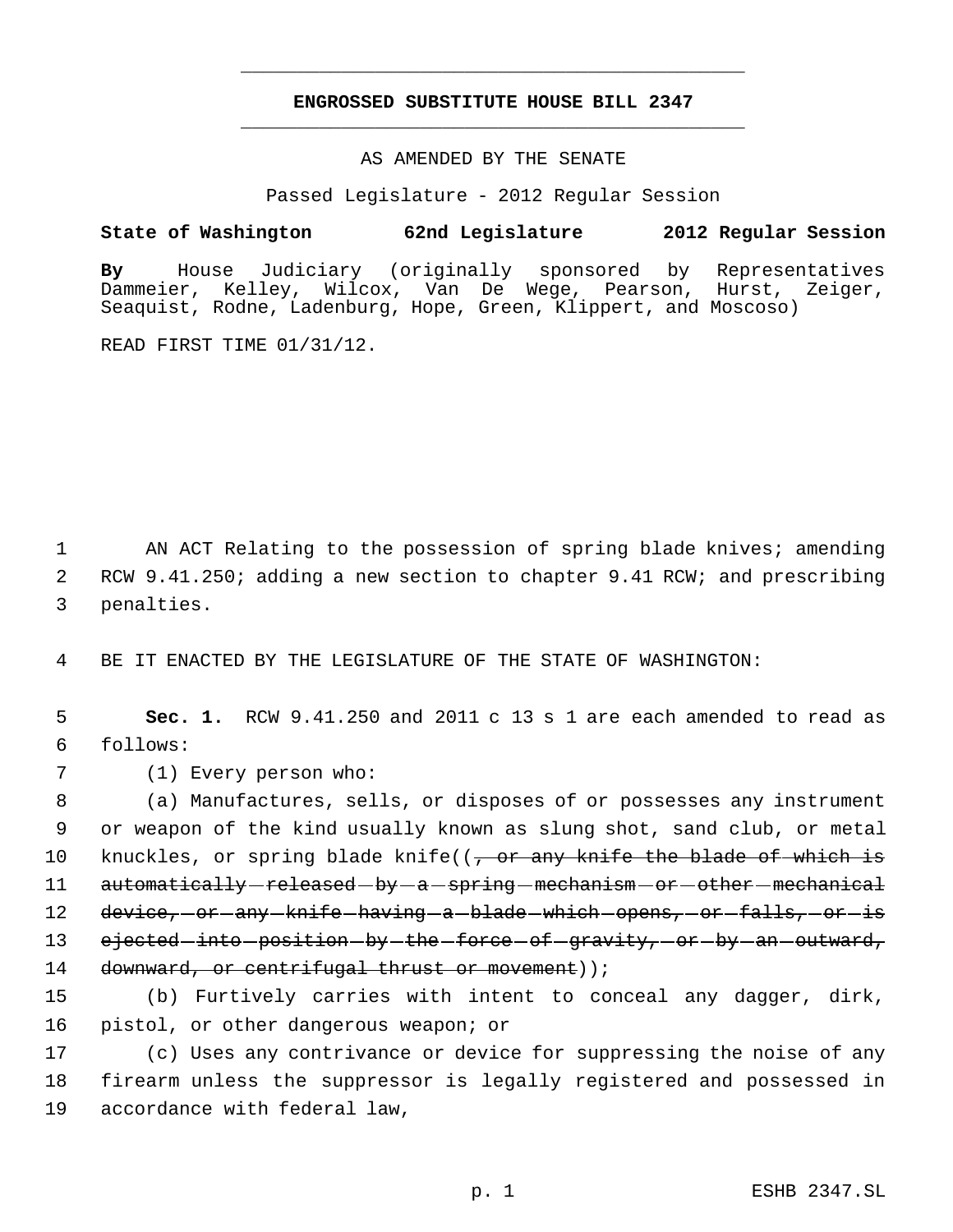is guilty of a gross misdemeanor punishable under chapter 9A.20 RCW.

2 (2) ((Subsection  $(1)(a)$  of this section does not apply to:

 (a) The possession of a spring blade knife by a law enforcement officer while the officer:

 $(i)$  Is on official duty; or

 (ii) Is transporting the knife to or from the place where the knife is stored when the officer is not on official duty; or

8 (b) The storage of a spring blade knife by a law enforcement 9 officer.)) "Spring blade knife" means any knife, including a prototype, model, or other sample, with a blade that is automatically released by 11 a spring mechanism or other mechanical device, or any knife having a 12 blade which opens, or falls, or is ejected into position by the force 13 of gravity, or by an outward, downward, or centrifugal thrust or movement. A knife that contains a spring, detent, or other mechanism 15 designed to create a bias toward closure of the blade and that requires 16 physical exertion applied to the blade by hand, wrist, or arm to 17 overcome the bias toward closure to assist in opening the knife is not a spring blade knife.

 NEW SECTION. **Sec. 2.** A new section is added to chapter 9.41 RCW to read as follows:

(1) RCW 9.41.250 does not apply to:

 (a) The possession or use of a spring blade knife by a general authority law enforcement officer, firefighter or rescue member, Washington state patrol officer, or military member, while the officer or member:

(i) Is on official duty; or

 (ii) Is transporting a spring blade knife to or from the place where the knife is stored when the officer or member is not on official duty; or

(iii) Is storing a spring blade knife;

 (b) The manufacture, sale, transportation, transfer, distribution, or possession of spring blade knives pursuant to contract with a general authority law enforcement agency, fire or rescue agency, Washington state patrol, or military service, or pursuant to a contract with another manufacturer or a commercial distributor of knives for use, sale, or other disposition by the manufacturer or commercial distributor;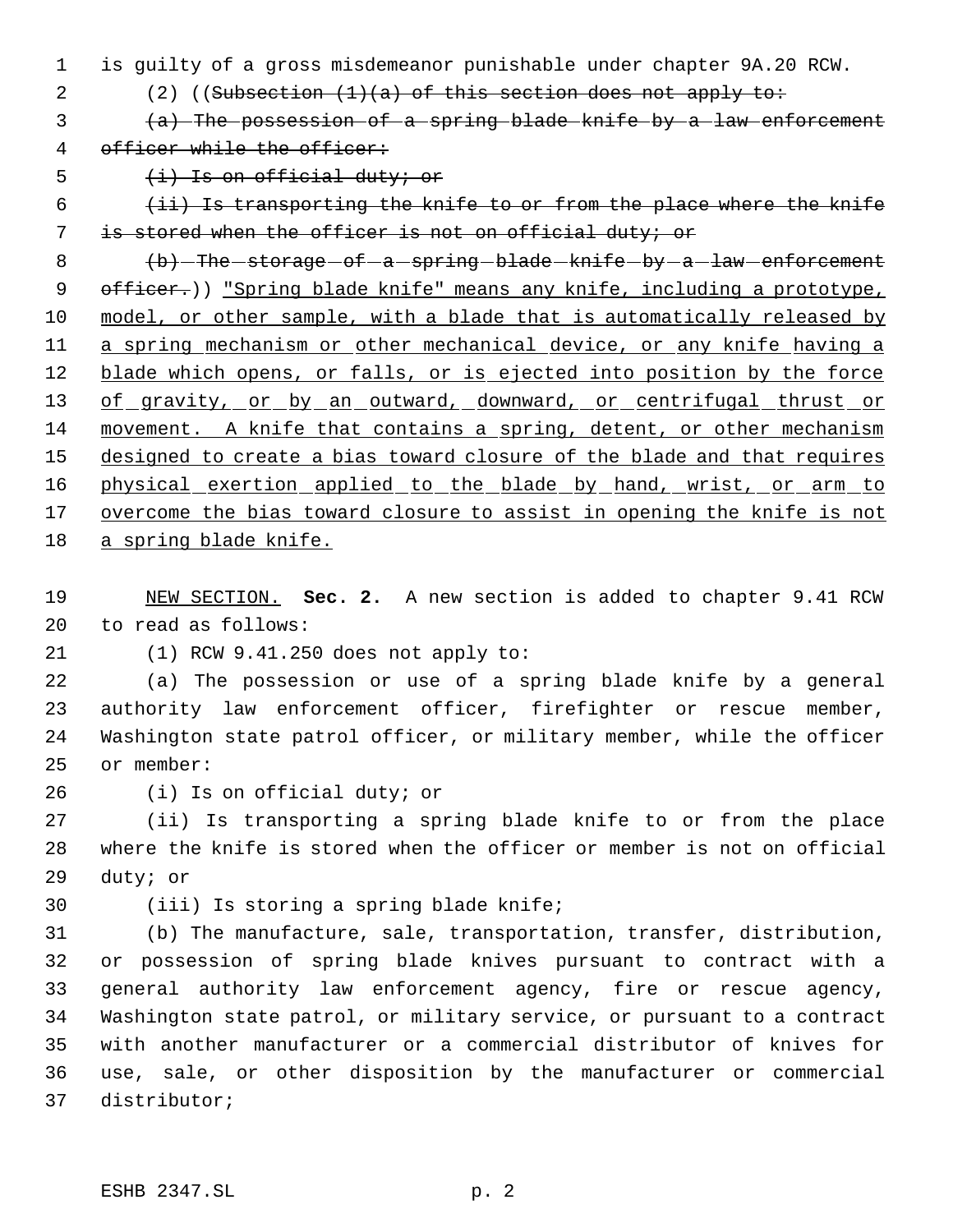(c) The manufacture, transportation, transfer, distribution, or possession of spring blade knives, with or without compensation and with or without a contract, solely for trial, test, or other provisional use for evaluation and assessment purposes, by a general authority law enforcement agency, fire or rescue agency, Washington state patrol, military service, or a manufacturer or commercial distributor of knives.

(2) For the purposes of this section:

 (a) "Military member" means an active member of the United States military or naval forces, or a Washington national guard member called to active duty or during training.

 (b) "General law enforcement agency" means any agency, department, or division of a municipal corporation, political subdivision, or other unit of local government of this state or any other state, and any agency, department, or division of any state government, having as its primary function the detection and apprehension of persons committing infractions or violating the traffic or criminal laws in general.

 (c) "General law enforcement officer" means any person who is commissioned and employed by an employer on a full-time, fully compensated basis to enforce the criminal laws of the state of Washington generally. No person who is serving in a position that is basically clerical or secretarial in nature, or who is not commissioned shall be considered a law enforcement officer.

 (d) "Fire or rescue agency" means any agency, department, or division of a municipal corporation, political subdivision, or other unit of local government of this state or any other state, and any agency, department, or division of any state government, having as its primary function the prevention, control, or extinguishment of fire or provision of emergency medical services or rescue actions for persons.

 (e) "Firefighter or rescue member" means any person who is serving on a full-time, fully compensated basis as a member of a fire or rescue agency to prevent, control, or extinguish fire or provide emergency medical services or rescue actions for persons. No person who is serving in a position that is basically clerical or secretarial in nature shall be considered a firefighter or rescue member.

(f) "Military service" means the active, reserve, or national guard